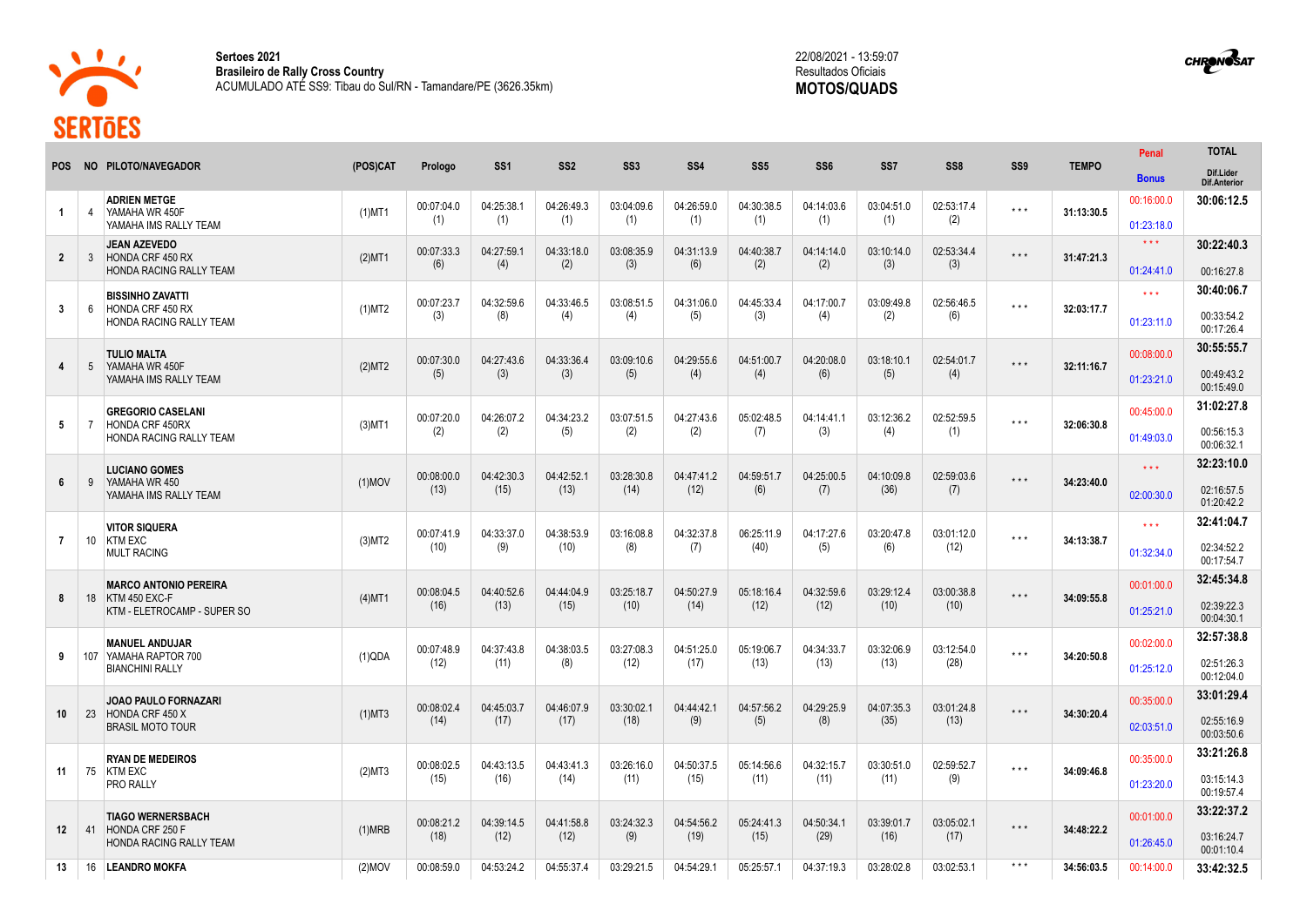|    |   | HONDA CRF 450 RX<br>DANGO RACING                                                 |           | (25)               | (22)               | (24)               | (15)               | (18)               | (16)               | (14)               | (9)                | (16)               |                         |            | 01:27:31.0               | 03:36:20.0<br>00:19:55.3 |
|----|---|----------------------------------------------------------------------------------|-----------|--------------------|--------------------|--------------------|--------------------|--------------------|--------------------|--------------------|--------------------|--------------------|-------------------------|------------|--------------------------|--------------------------|
|    |   | <b>BRUNO LELES</b>                                                               |           | 00:07:34.8         | 04:56:56.7         | 04:40:46.8         | 03:16:00.1         | 05:10:06.3         | 05:46:36.4         | 04:30:16.2         | 03:24:22.7         | 02:59:40.2         | $\star$ $\star$ $\star$ | 34:52:20.2 | 00:38:00.0               | 34:06:59.2               |
| 14 | 8 | REBEL 450 RALLY<br><b>USE MOTOS RALLY TEAM</b>                                   | (4)MT2    | (7)                | (24)               | (11)               | (7)                | (36)               | (30)               | (10)               | (7)                | (8)                |                         |            | 01:23:21.0               | 04:00:46.7<br>00:24:26.7 |
| 15 |   | <b>ALBERTO CUNHA</b><br>56 KTM 450 EXC-F                                         | $(3)$ MOV | 00:09:07.7         | 05:02:14.2         | 04:59:50.6         | 03:43:16.7         | 05:06:41.1         | 05:32:40.6         | 04:45:17.1         | 03:53:29.9         | 03:10:36.3         | $\star$ $\star$ $\star$ | 36:23:14.2 | $\star \star \star$      | 34:58:09.2               |
|    |   | <b>BRASIL MOTO TOUR</b>                                                          |           | (29)               | (30)               | (30)               | (34)               | (26)               | (20)               | (21)               | (25)               | (24)               |                         |            | 01:25:05.0               | 04:51:56.7<br>00:51:10.0 |
| 16 |   | <b>MISAEL AMARIZ</b><br>45 HONDA CRF 450 RX                                      | $(3)$ MT3 | 00:09:04.8         | 04:51:33.5         | 04:53:16.1         | 03:29:39.0         | 05:07:23.2         | 05:49:29.0         | 04:44:46.0         | 03:52:28.5         | 03:12:15.3         | $\star$ $\star$ $\star$ | 36:09:55.4 | 00:18:00.0               | 35:00:53.4               |
|    |   | <b>DANGO RACING</b>                                                              |           | (28)               | (21)               | (22)               | (16)               | (29)               | (32)               | (19)               | (21)               | (26)               |                         |            | 01:27:02.0               | 04:54:40.9<br>00:02:44.2 |
| 17 |   | <b>MARCOS COLVERO</b><br>46 KTM 450 EXC-F                                        | $(5)$ MT1 | 00:09:17.0         | 04:59:25.8         | 05:03:06.1         | 03:43:07.9         | 05:08:11.2         | 05:31:19.5         | 04:45:07.2         | 04:05:22.2         | 03:08:50.2         | $\star$ $\star$ $\star$ | 36:33:47.0 | 00:01:00.0               | 35:08:22.1               |
|    |   | <b>BIANCHINI RALLY</b>                                                           |           | (32)               | (27)               | (33)               | (32)               | (31)               | (19)               | (20)               | (32)               | (21)               |                         |            | 01:26:25.0               | 05:02:09.6<br>00:07:28.7 |
| 18 |   | <b>RAFAL SONIK</b><br>101 YAMAHA RAPTOR                                          | (2)QDA    | 00:08:47.4<br>(24) | 04:50:10.4<br>(20) | 04:54:40.3<br>(23) | 03:38:47.7<br>(23) | 05:06:51.6<br>(28) | 05:34:18.7<br>(22) | 04:48:40.0<br>(25) | 04:02:54.3<br>(30) | 03:22:32.2<br>(45) | $\star$ $\star$ $\star$ | 36:27:42.6 | 00:15:00.0               | 35:11:18.6               |
|    |   | <b>SONIK TEAM</b>                                                                |           |                    |                    |                    |                    |                    |                    |                    |                    |                    |                         |            | 01:31:24.0               | 05:05:06.1<br>00:02:56.5 |
| 19 |   | <b>MOARA SACILOTTI</b><br>30 YAMAHA YZFX                                         | $(4)$ MOV | 00:09:17.9<br>(34) | 04:55:55.0<br>(23) | 04:57:47.6<br>(27) | 03:42:00.9<br>(28) | 05:16:48.7<br>(40) | 05:39:24.3<br>(26) | 04:49:04.8<br>(28) | 03:58:34.9<br>(27) | 03:12:54.4<br>(29) | $\star$ $\star$ $\star$ | 36:41:48.5 | 00:01:00.0               | 35:12:24.5<br>05:06:12.0 |
|    |   | SACILOTTI RALLY                                                                  |           |                    |                    |                    |                    |                    |                    |                    |                    |                    |                         |            | 01:30:24.0               | 00:01:05.9<br>35:12:35.5 |
| 20 |   | <b>ANILDO THEISS</b><br>52 KAWASAKI KLX 450                                      | $(4)$ MT3 | 00:09:17.1<br>(33) | 05:04:28.1<br>(31) | 04:56:16.3<br>(25) | 03:39:24.8<br>(25) | 05:03:11.2<br>(22) | 05:50:14.3<br>(33) | 04:53:20.7<br>(32) | 03:47:56.3<br>(17) | 03:11:42.7<br>(25) | $\star$ $\star$ $\star$ | 36:35:51.5 | $\star \star \star$      | 05:06:23.0               |
|    |   | PRO RALLY                                                                        |           |                    |                    |                    |                    |                    |                    |                    |                    |                    |                         |            | 01:23:16.0               | 00:00:11.0<br>35:14:44.8 |
| 21 |   | <b>MAXWELL MEDEIROS</b><br>20 KTM 450 EXC-F<br><b>MULT RACING</b>                | (5)MT2    | 00:09:26.1<br>(37) | 05:08:41.4<br>(33) | 05:04:58.2<br>(37) | 03:43:01.8<br>(31) | 05:12:02.0<br>(37) | 05:27:30.8<br>(17) | 04:40:08.2<br>(16) | 03:52:59.2<br>(24) | 03:07:55.1<br>(20) | $\star$ $\star$ $\star$ | 36:26:42.8 | 00:18:00.0<br>01:29:58.0 | 05:08:32.3               |
|    |   |                                                                                  |           |                    |                    |                    |                    |                    |                    |                    |                    |                    |                         |            |                          | 00:02:09.3<br>35:23:22.4 |
| 22 |   | <b>LUIS HENRIQUE DOS SANTOS</b><br>73 HUSQVARNA 701 ENDURO<br><b>MULT RACING</b> | $(6)$ MT2 | 00:09:10.8<br>(30) | 05:11:39.3<br>(36) | 05:01:17.6<br>(31) | 03:39:50.2<br>(26) | 05:06:42.9<br>(27) | 05:32:47.9<br>(21) | 04:42:33.4<br>(17) | 03:48:01.8<br>(18) | 03:13:36.5<br>(32) | $\star$ $\star$ $\star$ | 36:25:40.4 | 00:22:00.0<br>01:24:18.0 | 05:17:09.9               |
|    |   | <b>ANDRE WHITAKER</b>                                                            |           |                    |                    |                    |                    |                    |                    |                    |                    |                    |                         |            | 00:02:00.0               | 00:08:37.6<br>35:25:40.2 |
| 23 |   | 40 KTM EXC 450<br><b>MULT RACING</b>                                             | $(5)$ MT3 | 00:10:07.4<br>(49) | 05:18:45.1<br>(47) | 04:58:08.7<br>(28) | 03:43:14.0<br>(33) | 05:06:03.6<br>(24) | 05:36:21.6<br>(24) | 04:48:17.9<br>(24) | 03:55:55.7<br>(26) | 03:09:52.2<br>(22) | $\star\star\star$       | 36:46:46.2 | 01:23:06.0               | 05:19:27.7               |
|    |   | JEAN MICHEL ZUCHELLI                                                             |           |                    |                    |                    |                    |                    |                    |                    |                    |                    |                         |            | 00:17:00.0               | 00:02:17.8<br>35:34:06.8 |
| 24 |   | 58 HONDA CRF 450 X<br><b>MULT RACING</b>                                         | $(6)$ MT3 | 00:09:30.4<br>(40) | 05:21:08.8<br>(49) | 05:08:58.8<br>(40) | 03:44:00.9<br>(36) | 05:06:33.7<br>(25) | 05:24:19.5<br>(14) | 04:42:58.4<br>(18) | 03:52:41.6<br>(23) | 03:19:39.7<br>(42) | $\star$ $\star$ $\star$ | 36:49:51.8 | 01:32:45.0               | 05:27:54.3<br>00:08:26.6 |
|    |   | <b>FABIO LUIS TULIO</b>                                                          |           | 00:10:21.4         | 05:13:38.8         | 05:11:21.6         | 03:42:11.6         | 05:07:50.1         | 05:58:32.1         | 04:52:12.2         | 03:58:38.2         | 03:12:34.6         |                         | 37:27:20.5 | 00:02:00.0               | 35:59:20.6               |
| 25 |   | 53 KTM EXC 450<br><b>BRASIL MOTO TOUR</b>                                        | $(6)$ MT1 | (55)               | (40)               | (44)               | (29)               | (30)               | (36)               | (30)               | (28)               | (27)               | $\star$ $\star$ $\star$ |            | 01:30:00.0               | 05:53:08.1<br>00:25:13.8 |
|    |   | <b>GUILHERME ASSUMPCAO</b>                                                       |           | 00:09:16.2         | 05:00:02.4         | 05:09:50.2         | 03:52:04.4         | 05:09:28.8         | 05:34:47.5         | 04:47:57.6         | 03:50:23.5         | 03:16:09.2         | $\star$ $\star$ $\star$ |            | 00:35:00.0               | 36:00:13.8               |
| 26 |   | 43 KTM EXC 450<br><b>MULT RACING</b>                                             | (7)MT2    | (31)               | (28)               | (41)               | (43)               | (34)               | (23)               | (23)               | (20)               | (35)               |                         | 36:49:59.8 | 01:24:46.0               | 05:54:01.3<br>00:00:53.2 |
| 27 |   | 32 JOAO FERRARI<br><b>KTM SIX DAY</b>                                            | $(5)$ MOV | 00:10:00.0<br>(46) | 05:14:13.1<br>(43) | 05:09:50.9<br>(42) | 03:41:38.0<br>(27) | 05:09:30.4<br>(35) | 05:45:09.6<br>(29) | 04:47:13.2<br>(22) | 04:04:29.8<br>(31) | 03:18:08.7<br>(38) | $\star$ $\star$ $\star$ | 37:20:13.7 | 00:21:00.0               | 36:11:13.7               |
|    |   | <b>DANGO RACING</b>                                                              |           |                    |                    |                    |                    |                    |                    |                    |                    |                    |                         |            | 01:30:00.0               |                          |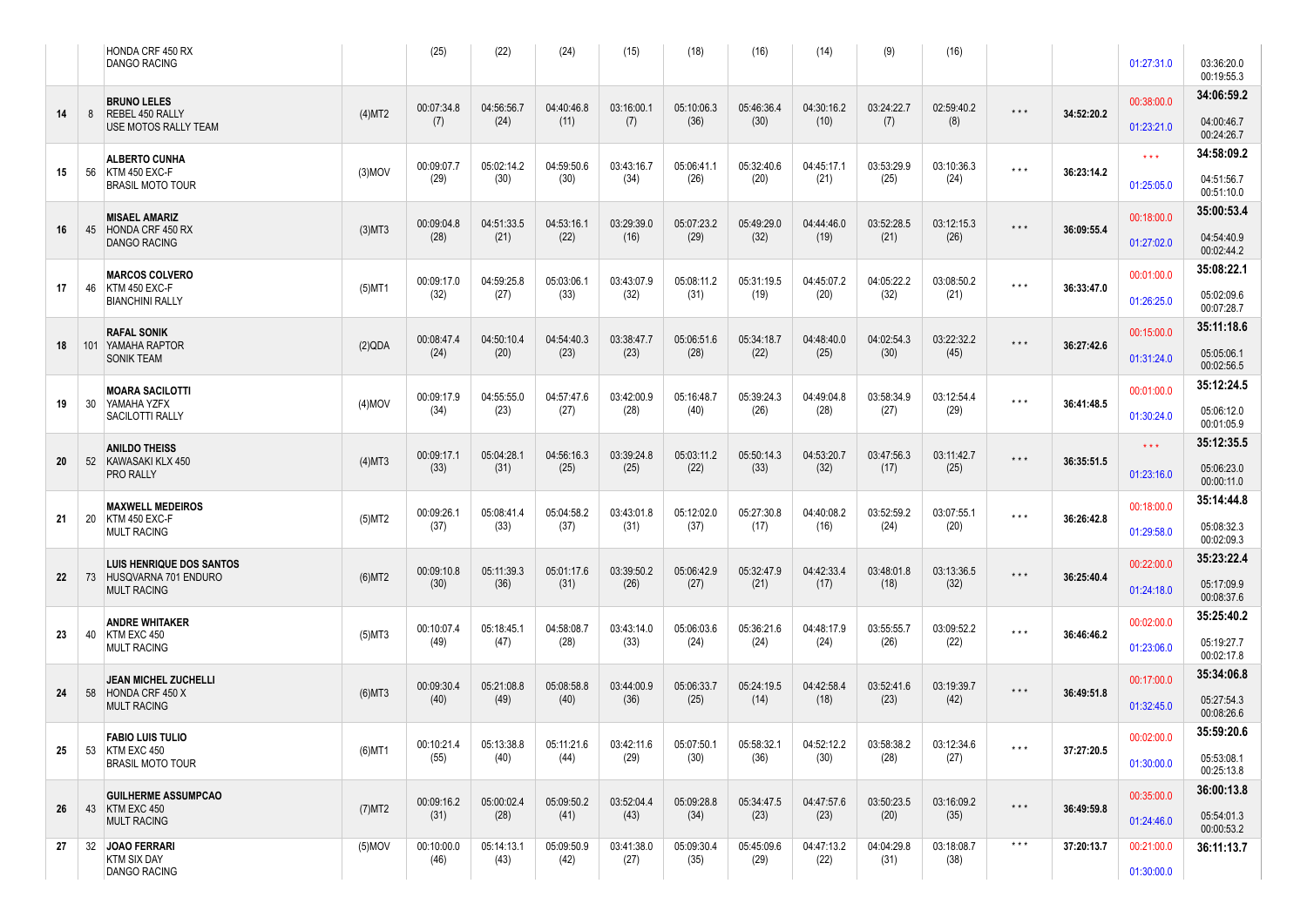|     |     |                                                  |            |                    |                    |                    |                    |                    |                    |                    |                    |                    |                         |            |            | 06:05:01.2<br>00:10:59.9 |
|-----|-----|--------------------------------------------------|------------|--------------------|--------------------|--------------------|--------------------|--------------------|--------------------|--------------------|--------------------|--------------------|-------------------------|------------|------------|--------------------------|
|     |     | <b>LEONARDO MARTINS</b>                          |            | 00:09:23.8         | 05:13:09.5         | 05:01:38.6         | 03:46:29.6         | 05:08:56.1         | 05:52:47.3         | 04:58:05.4         | 04:06:16.8         | 03:19:16.0         |                         |            | 00:02:00.0 | 36:11:52.1               |
| 28  | 21  | HONDA CRF 250 F<br><b>NORDESTE RALLY</b>         | (2)MRB     | (36)               | (39)               | (32)               | (38)               | (33)               | (34)               | (35)               | (33)               | (41)               | $\star$ $\star$ $\star$ | 37:36:03.0 | 01:26:11.0 | 06:05:39.6<br>00:00:38.4 |
|     |     | <b>ARNALDO UCHOA</b>                             |            | 00:10:41.2         | 05:11:02.1         | 05:07:25.4         | 03:49:14.8         | 05:25:20.5         | 05:43:29.1         | 04:52:23.5         | 04:22:44.6         | 03:21:04.0         | $\star$ $\star$ $\star$ |            | 00:24:00.0 | 37:00:33.2               |
| 29  | 28  | HUSQVARNA FE 501<br>NORDESTE RALLY               | $(6)$ MOV  | (62)               | (35)               | (39)               | (41)               | (43)               | (28)               | (31)               | (40)               | (44)               |                         | 38:03:25.2 | 01:26:52.0 | 06:54:20.7<br>00:48:41.1 |
|     |     | <b>GUSTAVO ROCHA ALVES</b><br>72 HONDA CRF 450 X |            | 00:10:37.0         | 05:20:01.9         | 05:18:02.5         | 03:50:49.9         | 05:21:57.7         | 06:21:25.2         | 05:00:03.8         | 04:48:17.0         | 03:27:42.0         | $\star$ $\star$ $\star$ |            | 00:02:00.0 | 37:58:00.0               |
| 30  |     | <b>MULT RACING</b>                               | $(7)$ MT1  | (61)               | (48)               | (50)               | (42)               | (42)               | (39)               | (36)               | (48)               | (51)               |                         | 39:38:57.0 | 01:42:57.0 | 07:51:47.5<br>00:57:26.8 |
|     |     | <b>LAURA LOPES</b>                               |            | 00:11:02.1         | 05:26:43.9         | 05:15:16.3         | 04:03:05.5         | 05:34:28.0         | 06:14:50.5         | 05:11:21.5         | 04:17:34.5         | 03:18:43.9         | $\star$ $\star$ $\star$ | 39:33:06.2 | 00:11:00.0 | 38:20:53.2               |
| 31  | 36  | KTM 450 EXC-F<br><b>BRASIL MOTO TOUR</b>         | $(7)$ MOV  | (64)               | (52)               | (46)               | (48)               | (46)               | (38)               | (37)               | (38)               | (40)               |                         |            | 01:23:13.0 | 08:14:40.7<br>00:22:53.2 |
| 32  | 44  | <b>GERARD PAUCHET</b><br>KTM EXC-F450            | $(8)$ MOV  | 00:10:07.9         | 05:33:43.9         | 05:13:48.7         | 04:05:37.5         | 05:32:59.1         | 06:11:42.5         | 05:11:53.7         | 04:16:35.5         | 03:17:44.5         | $\star$ $\star$ $\star$ | 39:34:13.3 | 00:24:00.0 | 38:35:01.3               |
|     |     | <b>BRASIL MOTO TOUR</b>                          |            | (50)               | (53)               | (45)               | (49)               | (45)               | (37)               | (39)               | (37)               | (37)               |                         |            | 01:23:12.0 | 08:28:48.8<br>00:14:08.1 |
|     |     | <b>GABRIEL CARNEIRO</b>                          |            | 00:10:20.0         | 05:18:26.2         | 05:15:35.0         | 04:12:15.6         | 05:36:55.8         | 06:56:57.3         | 05:25:10.3         | 04:18:20.5         | 03:13:22.3         | $\star$ $\star$ $\star$ |            | 00:30:00.0 | 39:31:45.0               |
| 33  | 71  | HONDA CRF 250F<br><b>BRASIL MOTO TOUR</b>        | (3)MRB     | (54)               | (46)               | (48)               | (53)               | (49)               | (46)               | (45)               | (39)               | (31)               |                         | 40:27:23.0 | 01:25:38.0 | 09:25:32.5<br>00:56:43.7 |
|     |     | <b>MARCELO MEDEIROS</b>                          |            | 00:07:45.0         | 04:29:20.5         | 04:46:49.7         | 03:30:02.8         | 04:46:33.0         | 05:05:17.8         | 04:29:49.9         | 05:30:00.0         | 03:01:31.3         | $\star$ $\star$ $\star$ |            | 05:45:00.0 | 40:05:25.0               |
| 34  | 100 | YAMAHA YFM-700R<br>TAGUATUR RACING TEAM          | (3)QDA     | (11)               | (6)                | (19)               | (19)               | (11)               | (8)                | (9)                | (52)               | (14)               |                         | 35:47:10.0 | 01:26:45.0 | 09:59:12.5<br>00:33:40.0 |
| 35  | 68  | <b>EMERSON PEREIRA</b><br>KTM 450 EXC-F          | $(9)$ MOV  | 00:10:18.4         | 05:38:07.8         | 05:29:52.6         | 04:41:50.4         | 05:34:45.7         | 06:27:48.7         | 05:24:36.6         | 04:39:25.1         | 03:24:25.2         | $***$                   | 41:31:10.5 | 00:22:00.0 | 40:23:17.5               |
|     |     | <b>BRASIL MOTO TOUR</b>                          |            | (53)               | (59)               | (54)               | (60)               | (47)               | (41)               | (44)               | (53)               | (46)               |                         |            | 01:29:53.0 | 10:17:05.0<br>00:17:52.5 |
|     | 63  | <b>ALESSANDER LEONE</b>                          | $(10)$ MOV | 00:10:26.0         | 05:36:08.0         | 05:30:23.4         | 04:41:23.1         | 05:35:18.1         | 06:33:57.7         | 05:23:36.8         | 04:39:54.1         | 03:20:26.0         | $\star$ $\star$ $\star$ |            | 00:31:00.0 | 40:32:40.2               |
| 36  |     | KTM 450 EXC-F<br><b>BRASIL MOTO TOUR</b>         |            | (57)               | (57)               | (55)               | (59)               | (48)               | (42)               | (43)               | (54)               | (43)               |                         | 41:31:33.2 | 01:29:53.0 | 10:26:27.7<br>00:09:22.7 |
| -37 | 62  | <b>LUIZ FILIPE RIBEIRO</b><br>KTM 450 EXC-F      | $(11)$ MOV | 00:10:33.7         | 05:25:10.6         | 05:25:12.6         | 04:16:58.4         | 05:38:31.7         | 06:49:15.7         | 05:17:00.2         | 05:12:52.3         | 03:17:36.2         | $\star$ $\star$ $\star$ | 41:33:11.4 | 00:38:00.0 | 40:46:58.4               |
|     |     | <b>BRASIL MOTO TOUR</b>                          |            | (60)               | (51)               | (52)               | (55)               | (50)               | (45)               | (41)               | (55)               | (36)               |                         |            | 01:24:13.0 | 10:40:45.9<br>00:14:18.2 |
| 38  | 25  | <b>THIAGO VELOSO</b><br>HONDA CRF 250F           | (4)MRB     | 00:08:28.6         | 04:37:34.4         | 04:38:48.9         | 03:30:00.0         | 06:30:00.0         | 05:09:14.7         | 04:56:48.3         | 03:36:32.1         | 03:05:09.9         | $\star$ $\star$ $\star$ | 36:12:36.9 | 06:00:00.0 | 40:49:22.9               |
|     |     | <b>HONDA RACING RALLY TEAM</b>                   |            | (20)               | (10)               | (9)                | (17)               | (56)               | (10)               | (33)               | (56)               | (18)               |                         |            | 01:23:14.0 | 10:43:10.4<br>00:02:24.5 |
|     |     | <b>VICENTE DE BENEDICTIS</b>                     |            | 00:09:29.5         | 05:08:58.3         | 05:03:48.2         | 03:47:29.2         | 05:08:36.6         | 05:36:35.9         | 04:48:58.4         | 04:02:24.6         | 03:10:24.7         | 04:00:00.0              |            | 02:00:00.0 | 41:27:57.4               |
| 39  |     | 35 YAMAHA WR 450F<br>PODIUM RACING               | $(7)$ MT3  | (38)               | (34)               | (35)               | (39)               | (57)               | (25)               | (26)               | (57)               | (23)               | (1)                     | 40:56:45.4 | 01:28:48.0 | 11:21:44.9<br>00:38:34.5 |
| 40  |     | <b>BRUNO PEREIRA</b><br>69 HONDA CRF 250         | (5)MRB     | 00:10:25.0         | 05:40:00.0         | 05:25:25.0         | 04:08:23.6         | 05:38:48.7         | 07:11:17.8         | 05:13:56.9         | 04:25:19.5         | 03:26:55.8         | $\star$ $\star$ $\star$ |            | 02:38:00.0 | 42:27:41.3               |
|     |     | VALENTEAM                                        |            | (56)               | (61)               | (53)               | (50)               | (58)               | (50)               | (40)               | (58)               | (49)               |                         | 41:20:32.3 | 01:30:51.0 | 12:21:28.8<br>00:59:43.9 |
| 41  |     | 42 CHRISTIAN COSTANTINI<br>HONDA CRF 450 X       | $(8)$ MT2  | 00:10:00.5<br>(47) | 05:35:27.5<br>(62) | 06:02:16.8<br>(64) | 04:08:40.4<br>(51) | 05:31:13.7<br>(59) | 07:30:00.0<br>(51) | 05:11:44.5<br>(38) | 04:53:27.2<br>(59) | 03:27:12.3<br>(50) | $\star$ $\star$ $\star$ | 42:30:02.9 | 01:53:00.0 | 42:57:32.9               |
|     |     | <b>MULT RACING</b>                               |            |                    |                    |                    |                    |                    |                    |                    |                    |                    |                         |            | 01:25:30.0 |                          |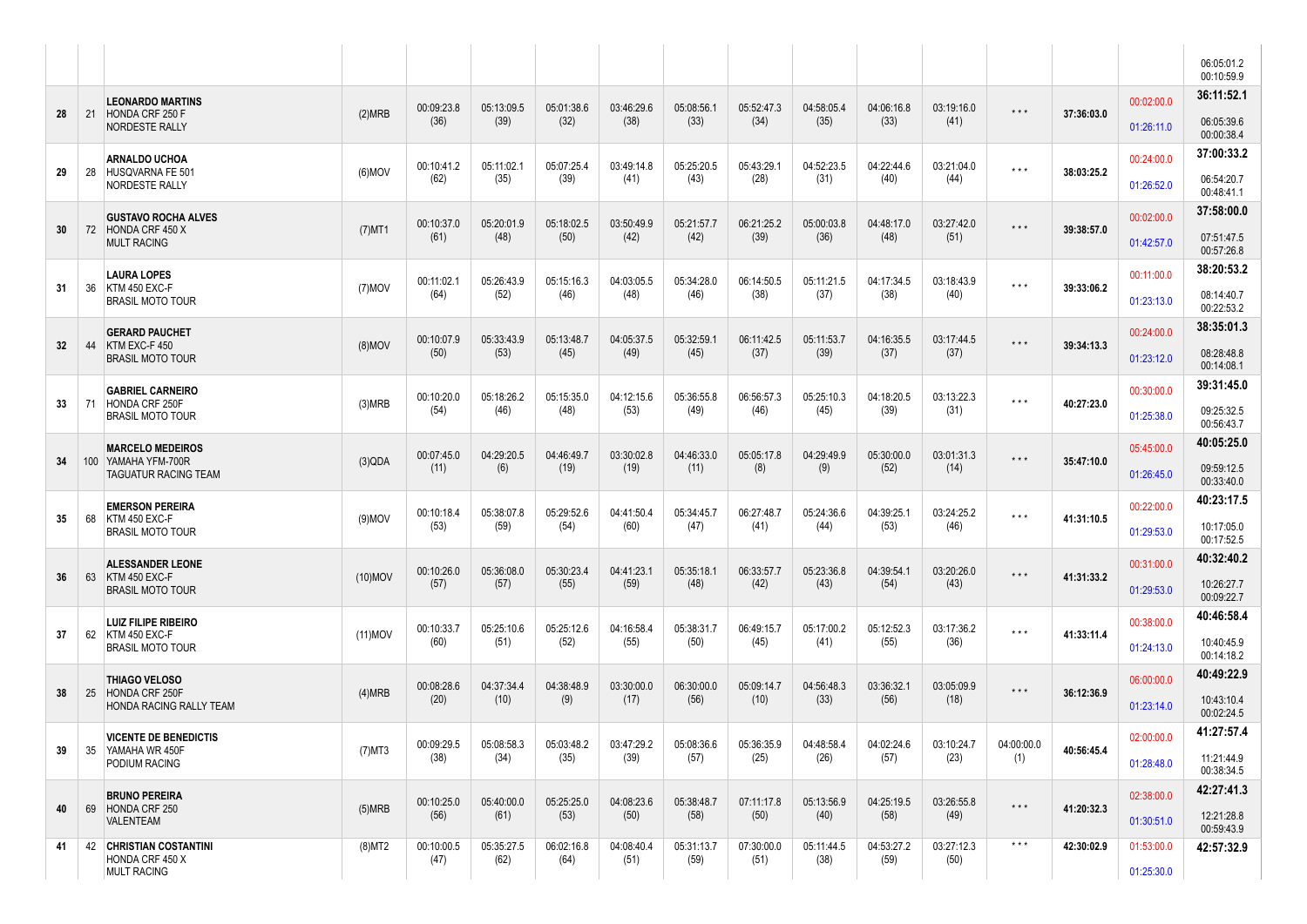|    |    |                                                                     |            |                    |                    |                    |                    |                    |                    |                    |                    |                    |                         |            |                                 | 12:51:20.4<br>00:29:51.6 |
|----|----|---------------------------------------------------------------------|------------|--------------------|--------------------|--------------------|--------------------|--------------------|--------------------|--------------------|--------------------|--------------------|-------------------------|------------|---------------------------------|--------------------------|
|    |    | YPIRANGA CORTEZ                                                     |            | 00:09:23.3         | 05:13:48.3         | 05:04:10.5         | 03:52:26.2         | 06:30:00.0         | 05:46:46.7         | 04:57:48.1         | 04:06:45.9         |                    |                         |            | 06:01:00.0                      | 43:35:14.4               |
| 42 | 19 | HONDA CRF 250 F<br>NORDESTE RALLY                                   | (6)MRB     | (35)               | (63)               | (36)               | (44)               | (60)               | (52)               | (34)               | (60)               | 03:18:15.4<br>(39) | $\star$ $\star$ $\star$ | 38:59:24.4 | 01:25:10.0                      | 13:29:01.9<br>00:37:41.5 |
|    |    | <b>MICHEL FALQUEIRO</b>                                             |            | 00:10:29.5         | 05:34:52.9         | 06:03:57.7         | 04:13:54.4         | 06:04:38.7         | 06:37:15.2         | 05:18:00.7         | 04:38:00.4         | 03:26:23.8         | $\star$ $\star$ $\star$ |            | 03:22:00.0                      | 44:03:15.3               |
| 43 | 49 | KTM EXC-F 500<br><b>MULT RACING</b>                                 | $(9)$ MT2  | (58)               | (64)               | (65)               | (54)               | (61)               | (53)               | (42)               | (61)               | (48)               |                         | 42:07:33.3 | 01:26:18.0                      | 13:57:02.8<br>00:28:00.9 |
|    |    | <b>MARCELO ZENOBIO</b>                                              |            | 00:09:56.8         | 05:14:57.3         | 05:32:13.0         | 03:52:30.9         | 05:15:50.2         | 05:42:32.5         | 04:48:59.3         | 05:30:00.0         | 03:13:08.2         | $\star$ $\star$ $\star$ |            | 06:46:00.0                      | 44:36:08.2               |
| 44 |    | 51 YAMAHA WR 450F<br><b>BRASIL MOTO TOUR</b>                        | $(8)$ MT3  | (45)               | (65)               | (56)               | (45)               | (62)               | (54)               | (27)               | (62)               | (30)               |                         | 39:20:08.2 | 01:30:00.0                      | 14:29:55.7<br>00:32:52.9 |
|    |    | <b>NEIVALDO RODRIGUES</b>                                           |            | 00:11:32.3         | 05:40:00.0         | 06:24:06.1         | 04:27:51.3         | 05:46:30.6         | 07:04:21.2         | 05:35:31.6         | 04:43:13.6         | 03:35:08.1         |                         |            | 02:42:00.0                      | 44:40:14.8               |
| 45 | 74 | HONDA CRF 250 F<br>MINAS ADVENTURE TOUR                             | (7)MRB     | (66)               | (66)               | (66)               | (56)               | (63)               | (55)               | (46)               | (63)               | (53)               | $\star$ $\star$ $\star$ | 43:28:14.8 | 01:30:00.0                      | 14:34:02.3<br>00:04:06.6 |
|    |    | <b>GUILHERME BISSOTTO</b>                                           |            | 00:07:36.9         | 04:42:09.5         | 04:44:57.0         | 03:30:05.7         | 04:45:44.2         | 07:30:00.0         | 06:30:00.0         | 03:31:56.7         | 02:56:31.1         | $\star$ $\star$ $\star$ |            | 15:57:00.0                      | 52:51:13.1               |
| 46 | 22 | YAMAHA YZ FX<br><b>DANGO RACING</b>                                 | $(10)$ MT2 | (8)                | (56)               | (16)               | (20)               | (64)               | (56)               | (49)               | (64)               | (5)                |                         | 38:19:01.0 | 01:24:48.0                      | 22:45:00.6<br>08:10:58.3 |
|    |    | <b>LUCIANO ANACLETO</b><br>KAWASAKI KLX 450                         |            | 00:10:16.8         | 05:38:39.7         | 05:56:02.7         | 04:29:20.1         | 06:30:00.0         | 06:59:32.3         | 05:35:53.0         | 04:57:21.1         | 03:32:28.7         | $\star$ $\star$ $\star$ | 43:49:34.4 | 10:34:00.0                      | 53:03:54.4               |
| 47 | 37 | <b>ECO</b>                                                          | $(8)$ MT1  | (52)               | (41)               | (58)               | (57)               | (65)               | (57)               | (50)               | (65)               | (52)               |                         |            | 01:19:40.0                      | 22:57:41.9<br>00:12:41.3 |
|    |    | <b>RAFAEL MILAN</b>                                                 |            | 00:08:15.1         | 05:12:57.3         | 04:47:25.4         | 03:34:01.0         | 04:55:19.6         | 05:07:35.1         | 06:30:00.0         | 03:34:53.0         | 03:02:24.8         | 04:00:00.0              |            | 18:10:00.0                      | 57:38:26.3               |
| 48 | 15 | YAMAHA YZ<br>PODIUM RACING                                          | (11)MT2    | (17)               | (54)               | (20)               | (22)               | (66)               | (58)               | (51)               | (66)               | (15)               | (2)                     | 40:52:51.3 | 01:24:25.0                      | 27:32:13.8<br>04:34:31.9 |
|    |    | <b>RAFAEL ESPINDOLA</b>                                             |            | 00:08:33.5         | 04:46:33.6         | 04:46:19.7         | 03:32:06.0         | 04:48:49.3         | 07:30:00.0         | 06:30:00.0         | 03:27:41.6         | 03:00:43.5         | $\star$ $\star$ $\star$ |            | 21:25:00.0                      | 58:29:32.2               |
| 49 | 26 | KTM 450 EXC-F<br>PRO TORK                                           | (12)MT2    | (22)               | (44)               | (18)               | (21)               | (32)               | (59)               | (52)               | (44)               | (11)               |                         | 38:30:47.2 | 01:26:15.0                      | 28:23:19.7<br>00:51:05.9 |
|    |    | <b>OSMAR DE MENDONCA</b>                                            |            | 00:09:04.5         | 04:59:07.0         | 04:57:41.1         | 03:43:37.7         | 05:04:24.6         | 07:30:00.0         | 06:30:00.0         | 03:52:33.8         | 03:14:40.8         | $\star$ $\star$ $\star$ |            | 21:39:00.0                      | 60:14:10.5               |
| 50 | 50 | KAWASAKI KLX 450<br><b>DANGO RACING</b>                             | $(9)$ MT3  | (27)               | (61)               | (26)               | (35)               | (51)               | (60)               | (53)               | (45)               | (33)               |                         | 40:01:09.5 | 01:25:59.0                      | 30:07:58.0<br>01:44:38.3 |
|    |    | <b>ADAO LEMOS</b>                                                   |            | 00:09:41.0         | 05:00:24.1         | 05:15:29.2         | 03:48:01.5         | 05:16:51.6         | 07:30:00.0         | 06:30:00.0         | 04:26:19.4         | 03:15:00.7         |                         |            | 21:43:00.0                      | 61:21:43.5               |
| 51 | 29 | HONDA CRF 250<br>PODIUM RACING                                      | (8)MRB     | (42)               | (62)               | (47)               | (40)               | (44)               | (61)               | (54)               | (51)               | (34)               | $\star$ $\star$ $\star$ | 41:11:47.5 | 01:33:04.0                      | 31:15:31.0<br>01:07:33.0 |
|    |    | <b>ROGERIO KISTENMACKER</b>                                         |            | 00:08:31.4         | 04:58:35.5         | 05:10:00.5         | 03:38:54.3         | 06:00:13.7         | 07:30:00.0         | 06:30:00.0         | 03:49:13.7         | 03:07:11.6         |                         |            | 22:09:00.0                      | 61:31:40.7               |
| 52 | 60 | <b>KTM EXC</b><br><b>BRASIL MOTO TOUR</b>                           | $(12)$ MOV | (21)               | (63)               | (43)               | (24)               | (56)               | (62)               | (55)               | (15)               | (19)               | $\star$ $\star$ $\star$ | 40:52:40.7 | 01:30:00.0                      | 31:25:28.2<br>00:09:57.2 |
|    |    | <b>ELVIS BITTENCOURT</b>                                            |            | 00:10:47.9         | 05:24:43.4         | 05:32:24.8         | 04:32:48.4         | 05:44:04.6         | 07:30:00.0         | 06:30:00.0         | 04:42:49.6         | 03:25:07.7         |                         |            | 21:50:00.0                      | 63:53:36.4               |
| 53 |    | 57 HONDA XR 400R<br>PROMX RALLY TEAM                                | $(13)$ MOV | (63)               | (64)               | (57)               | (58)               | (57)               | (63)               | (56)               | (29)               | (47)               | $\star$ $\star$ $\star$ | 43:32:46.4 | 01:29:10.0                      | 33:47:23.9<br>02:21:55.7 |
|    |    | <b>CRISTHIANO PRESSI</b>                                            |            | 00:09:03.2         | 04:49:05.3         | 04:48:58.9         | 03:28:11.6         | 04:51:10.2         | 05:27:35.1         | 04:38:28.8         | 05:30:00.0         | 04:05:00.0         | 04:00:00.0              |            | 31:00:00.0                      | 71:23:10.1               |
| 54 |    | 11 HUSQVARNA FE 450<br><b>BIANCHINI RALLY</b>                       | $(10)$ MT3 | (26)               | (65)               | (21)               | (13)               | (58)               | (64)               | (57)               | (41)               | (55)               | (3)                     | 41:47:33.0 | 01:24:23.0                      | 41:16:57.6<br>07:29:33.7 |
| 55 |    | 38 LEANDRO FERNANDEZ RAD<br>KAWASAKI KLX 450R<br><b>MULT RACING</b> | (11)MT3    | 00:11:12.0<br>(65) | 05:40:00.0<br>(66) | 06:00:00.0<br>(60) | 04:53:16.9<br>(61) | 06:30:00.0<br>(59) | 07:30:00.0<br>(65) | 06:03:33.6<br>(58) | 05:30:00.0<br>(49) | 03:38:15.1<br>(56) | $\star$ $\star$ $\star$ | 45:56:17.5 | 28:47:00.0<br>$\star\star\star$ | 74:43:17.6               |